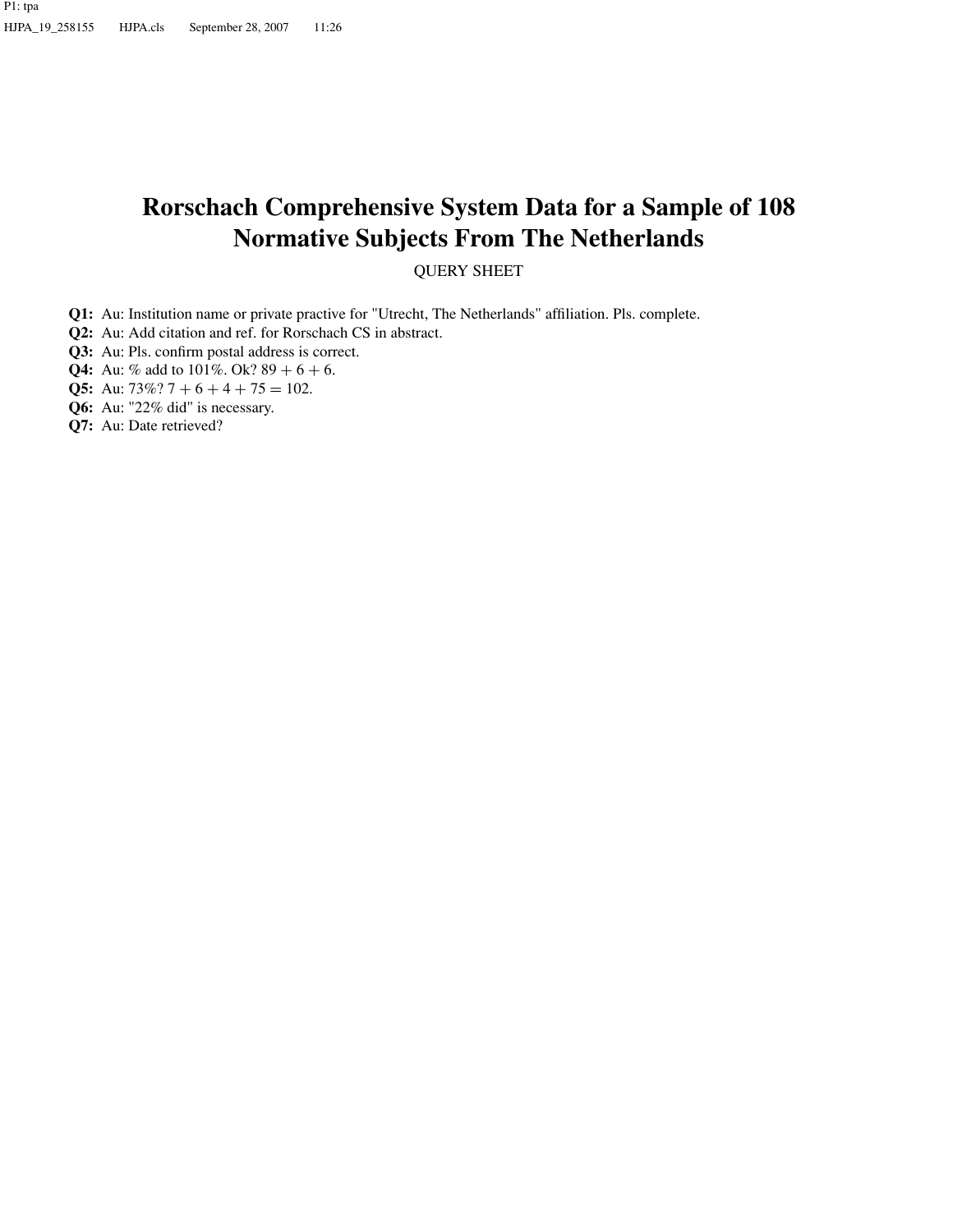*Journal of Personality Assessment*, *89*(S1), 1–7 Copyright <sup>C</sup> 2007, Lawrence Erlbaum Associates, Inc. ISSN: 0022-3891 print/1532-7752 online DOI: 10.1080/00223890701583002

# **Rorschach Comprehensive System Data for a Sample of 108 Normative Subjects From The Netherlands**

CORINE DE RUITER,<sup>1,2</sup> WINEKE SMID,<sup>3</sup> and Henri van der Hoeven Kliniek<sup>3</sup>

<sup>1</sup>*Department of Psychology, Maastricht University, The Netherlands* <sup>2</sup> 5 *Trimbos-institute, Netherlands Institute of Mental Health and Addiction, The Netherlands* <sup>3</sup>*Utrecht, The Netherlands*

The current study is part of a two-wave normative data collection study with the Rorschach Comprehensive System (CS) in The Netherlands. The first data wave yielded 108 valid Rorschach protocols for which descriptive data on CS variables were calculated. Interrater reliability between two raters for 10 response segments on a subset of 24 protocols was good to excellent. The findings show that mean values for a number of important CS variables, such as EA, Egocentricity index, and WDA% in the Dutch sample are highly similar to those found in a recent U.S. study by Shaffer and colleagues (2007/this issue). On the other hand, the Dutch sample contains a higher percentage of subjects with positive scores on the DEPI and CDI, compared with the Shaffer et al. data, but to an even greater extent in comparison with Exner's (2001) nonpatient data. We argue, on the basis of findings from psychiatric epidemiology, that the exclusion of subjects with a history of mental disorder or mental health treatment from Rorschach normative data bases yields a dataset that is nonrepresentative of the general population.

Because normative reference data for the Rorschach Comprehensive System (CS) are lacking in the Netherlands, as well as in

- most other European countries, professionals who employ the 15 Rorschach in clinical psychological assessment are using the data of an American group of nonpatients as a reference group (Exner, 2001). Normative data on Dutch subjects are indispensable, however, to allow empirically guided statements about
- 20 subjects who are seen in Dutch clinical settings. Cross-cultural research with the Rorschach has shown that the American nonpatient data are not replicated in some European countries (e.g., Silva, Novo, & Prazeres, 1996), supporting the need for the collection of normative data even more.
- 25 In 1999, a research grant was obtained to collect data from a representative cross section of the Dutch population. The objective of the entire project is to obtain a total sample of 250 subjects that matches as much as possible the demographic characteristics of the Dutch population as reported by the Dutch Census
- 30 Bureau (Centraal Bureau voor de Statistiek, 1999). Matching variables chosen were age, educational level, gender, country of origin, marital status, religion, and source of income. The data presented here comprise 108 subjects from the first of two data collection phases.

10 **Q2**

**Q1**

### 35 METHOD

*Subjects*

*Basic sample description.* The final sample of the current study included 108 adult subjects. The first data collection wave took place between September 1999 and December 2000, and

40 113 subjects were included in the study. Five subjects had to be removed: 3 had invalid Rorschach protocols (*R <* 14 and/or rejections to one or more cards) and 2 Rorschach protocols seemed invalid for other reasons. The first was a young man, who laughingly responded "rocket" to every card and created the impression of not taking the task seriously. The second subject 45 was an elderly man who did not seem to have understood the test instructions, because he only gave rather abstract responses, informing the administrator what the cards made him feel like.

#### *Basic demographic information.*

*Gender:* Demographic characteristics of the sample are 50 presented in Table 1. Sixty-nine percent of the sample were female, which is higher than the 52% that is expected on the basis of census data.

*Age:* The average age was 42 years (*SD* = 14), the youngest subject was 19, the oldest 90. 55

*Ethnicity:* Eighty-nine percent of the subjects are born in The Netherlands, 6% are born in Surinam, a former colony of **Q4** The Netherlands, and 6% in other countries. Both parents of 72% of the subjects are born in The Netherlands; 6% have at least one parent born in Surinam; 5% have at least one parent 60 born in Indonesia, also a former Dutch colony; and 17% have one or two parents born in other countries.

*Primary Language:* Information about subjects' primary language was not obtained, but all Rorschach administrations were conducted in the Dutch language. 65

*Education:* Seven percent of the sample only finished primary school (*<* 12 years of education); 21% had some kind of vocational training. Thirty-four percent finished high school, and 35% obtained a college degree (bachelor's and/or master's  $level$ ).  $70$ 

*Marital Status:* Thirty-five percent of the subjects were single, and 54% were in a relationship (36% married, 18% common-law). Seven percent were divorced and 4% widowed.

Received May 31, 2006 Revised June 20, 2007

**Q3** Address correspondence to Corine de Ruiter, Department of Psychology, Maastricht University, P.O. Box 616, 6200 MD Maastricht, The Netherlands; Email: Corine.deRuiter@psychology.unimaas.nl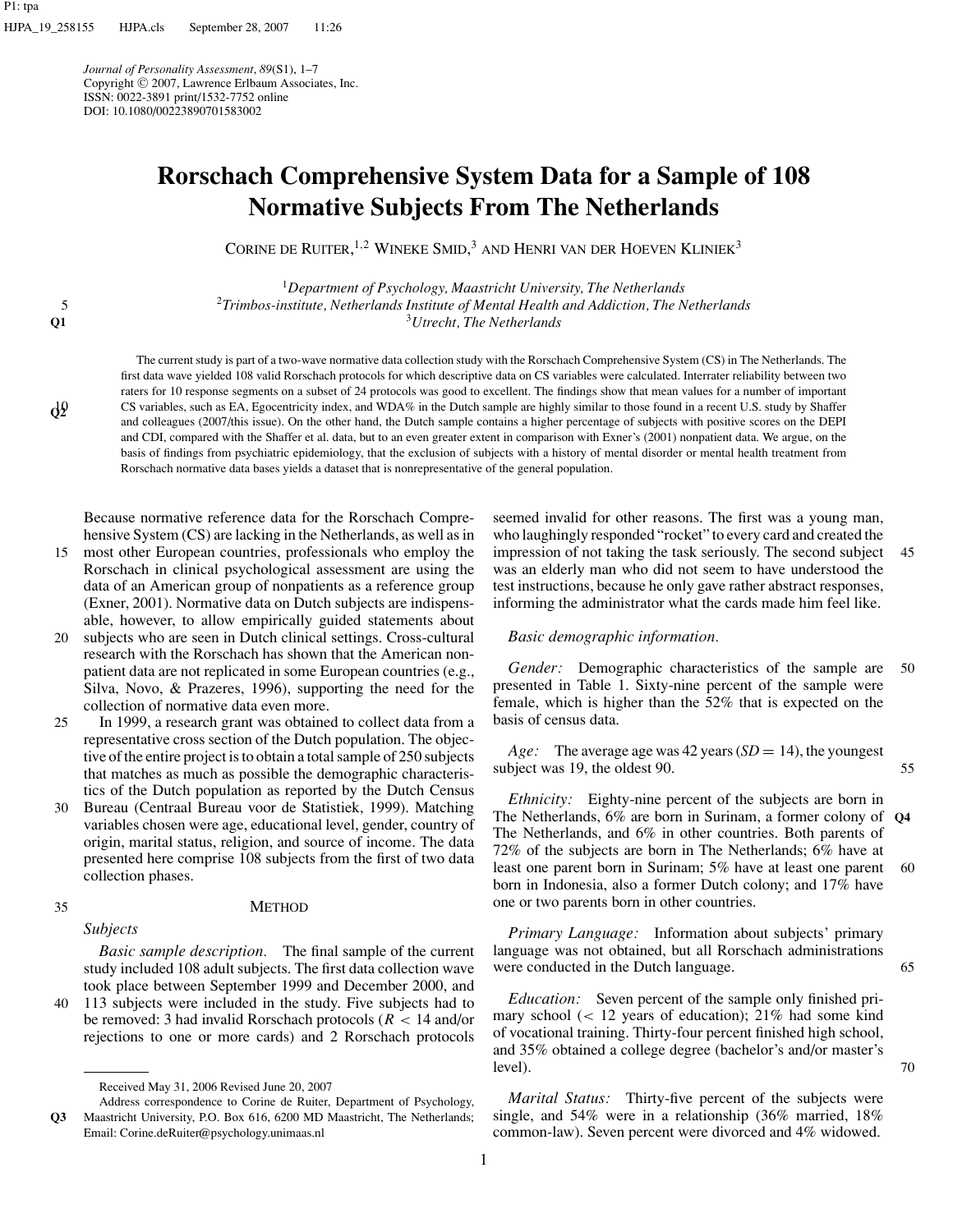TABLE 1.—Netherlands adult normative sample interrater reliability statistics  $(N = 24)$ 

| Variable                         | $%$ Agreement | Iota (Kappa) |
|----------------------------------|---------------|--------------|
| <b>Whole Responses</b>           | .98           | .85          |
| Location & Space (2 variables)   | .96           | .91          |
| $DQ (+, 0, v/+, v)$              | .93           | .86          |
| Determinants (11 variables)      | .97           | .82          |
| FO (None, $+, o, u, -)$ )        | .84           | .75          |
| Pairs                            | .97           | .94          |
| Contents (27 variables)          | .99           | .88          |
| P                                | .98           | .96          |
| Z Score                          | .94           | .91          |
| CS Special Scores (14 variables) | .98           | .73          |

*Economic Status:* The modal family income in 2000, the 75 year the data were gathered, was 60,000 Dutch guilders (1 guilder  $= U.S.S.A6$ ). Twenty-three percent of our subjects had a family income of less than 30,000; 37% had a family income between 30,000 and 60,000 Dutch guilders; 19% had a family income between 60,000 and 90,000; and 19% had a family income over  $90,000$  (2% could not or would not provide this information). This means that the current sample has a higher

*Occupation:* Seven percent of our subjects had no occupation, 6% were students, and 14% were homemakers (that is, **Q5**85 20% of the women, none of the men); the remaining 75% of

the subjects had a paying job. *Student Status:* Six percent of our sample consisted of uni-

## *Psychiatric characteristics of the sample*

income, relative to the Dutch population.

versity students.

- 90 *Lifetime History:* Seventy-eight percent of the sample never received any psychological or psychiatric treatment or **Q6** guidance, 22% did. Lifetime histories of medication use, psy-
- chiatric disorders, criminal arrests, and substance abuse were not obtained.
- 95 *Current State:* Fifteen percent of our subjects currently were receiving psychological or psychiatric treatment or guidance. Ten percent of the total sample were taking medication to treat a psychological or psychiatric problem, and 25% were taking medication to treat a physical problem. Information con-100 cerning current psychiatric diagnosis was not obtained.

*Psychiatric Inclusion/Exclusion Criteria:* Participants were not excluded on the basis of psychiatric/psychological status. As described above, however, two Rorschach protocols that seemed evidently "strange" were removed. In terms of psy-105 chiatric morbidity, our sample seemed largely comparable with findings from a large-scale epidemiological study into psychi-

- atric disorders in the general population of The Netherlands (Bijl, van Zessen, & Ravelli, 1998). This study, conducted in 1996, comprised 7,076 representative subjects between the ages 110 of 18 and 64 of whom 41% had a lifetime diagnosis of psychi-
- atric disorder and 23% had a psychiatric diagnosis in the past 12 months (Vollebergh et al., 2003).

# 2 DE RUITER, SMID, AND VAN DER HOEVEN KLINIEK

### *Participant Recruitment*

*Specific strategies to find and screen participants.* Subjects were recruited through two strategies. Thirty percent of the 115 sample was obtained though business companies and volunteer organizations, such as churches and sports associations. Seventy percent was recruited through advertisements in local newspapers of Utrecht, a city of 265,000 inhabitants at the center of The Netherlands. Prospective subjects were informed via a brochure 120 about the aim of the normative study.

*Compensation.* At the end of the test session, the subject received a gift certificate of 35 Dutch guilders (equivalent to approximately U.S.\$16) for his or her participation.

*Feedback from the testing results.* No individual feedback 125 was provided to participants.

*Exclusions based on background characteristics.* Participants were not excluded based on background characteristics.

#### *Other characteristics.* None.

#### *Examiners* 130

*Number of examiners and selection for the project.* There were two examiners in the study, who also functioned as recruiters and conducted the logistic management of the project. They each worked halftime and were specifically recruited for the project. 135

*Training and level of experience with CS administration.* One had a Master's of Science degree in clinical psychology, and one had a bachelor's of science degree. in clinical psychology. Both of them had experience in psychological assessment before they started working on the project. They were trained in 140 the CS through the Dutch Rorschach Society, which offers an introductory scoring and interpretation course each year. This course consists of 8 full days dispersed over a 3-month period, in which the administration, coding, and interpretation of the Rorschach according to the CS are taught. 145

*Number of protocols each examiner contributed.* One examiner (SL) contributed 64 Rorschach protocols, the other (AK) 44.

*Analyses of examiner differences.* An independent samples *t* test was used to examine differences between the two 150 examiners for a number of relevant CS variables. There was a significant difference in terms of productivity (R) and effort (Zf) between Rorschach protocols administered by the two examiners. Rorschachs administered by AK were significantly longer [Mean R = 26*.*8 versus 22.2; *t*(107) = 2*.*31; Cohen's <sup>155</sup>  $d = 0.45$ ;  $p < .05$ ] and demonstrated more effort at integration [Mean Zf = 13.1 versus 10.9;  $t(107) = 2.51$ ; Cohen's  $d = 0.49$ ;  $p < .05$ ]. There were no differences between examiners' protocols on Lambda  $[t(107) = 1.27; p = .21]$ , pureForm%  $[t(107)$  $= 1.07$ ;  $p = .29$ ] and EA [ $t(107) = 1.52$ ;  $p = .13$ ]. 160

*Language(s) for test administration.* All test administrations took place in the Dutch language.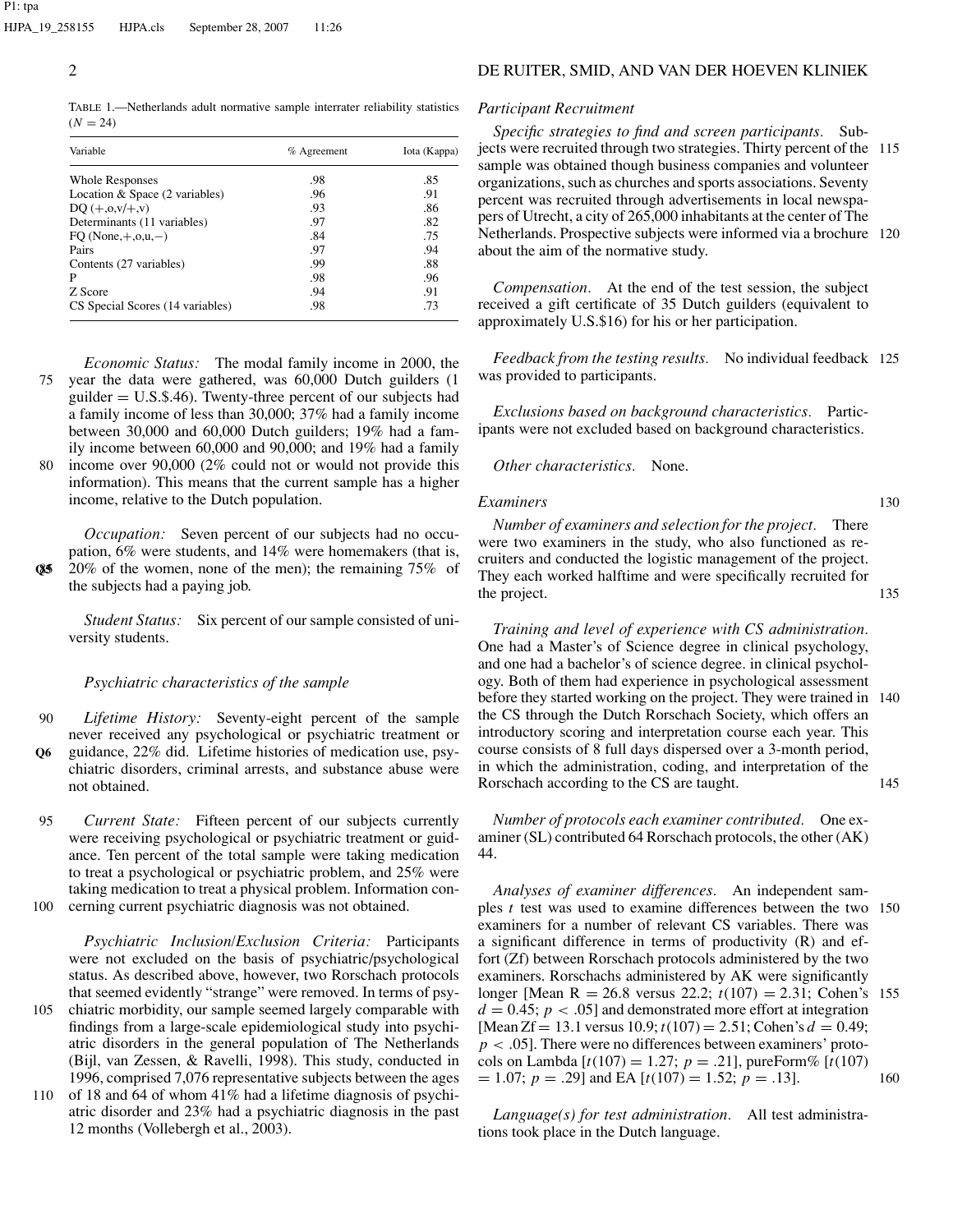### RORSCHACH CS DATA OF A NORMATIVE SAMPLE IN THE NETHERLANDS  $3$

#### *CS Administration and Scoring Procedures*

- *Site of testing and warmup procedures.* Subjects were 165 tested at a location convenient to them. This could be either in a testing room at the Dr. Henri van der Hoeven Kliniek, a forensic psychiatric hospital in Utrecht, The Netherlands, or at their home. First, each subject was administered a brief interview about a number of demographic features. Subsequently, the
- 170 subject completed four self-report questionnaires: the Dutch version of the General Health Questionnaire (Goldberg & Hillier, 1979; Koeter et al., 1987), the Social Support Questionnaire (*Sociale Steun Vragenlijst*; Van Sonderen, 1993), the Dutch version of the Launay-Slade Hallucination Scale (Bentall & Slade,
- 175 1985;Vollema & Geurtsen, 1993), and the Dutch version of the RAND–36 physical limitations scale (van der Zee & Sanderman, 1993). To test for color blindness, Ishihara's Design Charts for Colour-Blindness of Unlettered Persons were administered (Ishihara. 1980). Finally, the Rorschach Inkblot Method
- 180 was administered according to the administration and inquiry rules of the CS (Exner, 2001).

*Seating and procedures used to record responses.* The Rorschach testing was conducted side by side, and responses were recorded by hand. Colored location sheets obtained from 185 Psychological Assessment Resources, Inc. were used to note

- blot locations. *Procedures to obtain R > 13 and/or to constrain High*
- *R.* In accordance with CS administration rules, protocols with fewer than 14 responses or card rejections immediately were 190 readministered. If this retesting again resulted in fewer than 14 responses or rejections, the protocol was excluded from the study. This occurred in three cases. We intervened with potentially lengthy protocols according to the *CS Workbook* administration rules. Nevertheless, one subject gave 79 responses.
- 195 *Other tests administered with the rorschach.* Each subject was administered four self-report questionnaires and a color blindness test prior to the Rorschach (see above for details).

*Monitoring of test administration quality.* A serious effort was made to monitor the quality of the administration and in-200 quiry by the two examiners. First, they each conducted about five trial administrations, which were recorded on audiotape. Subsequently, the tape recordings and the verbatim notes taken during the administration were compared and checked for completeness. During the course of the data collection for the normative 205 project, the Rorschach administrations of the two examiners were checked regularly by the first author (CdR), who provided feedback and supervision. To ensure completeness, the examiners transferred their written notes into typescript, using word processing computer software, as soon as possible after the ac-210 tual administrations.

#### *CS Scoring Procedures*

Four different raters scored the Rorschach protocols in this study. Three raters (CdR, VdV, and PvdW) had between 5 and 10 years experience in the administration, scoring, and interpre-215 tation of the Rorschach according to the CS; one rater (WS) had

2 years experience with the CS.

*Protocol selection and examiners for scoring reliability.* Interrater agreement was calculated on the basis of agreement between two independent raters for 24 randomly selected protocols. All four raters were included in the interrater reliability 220 check. Coefficient iota, a chance corrected reliability coefficient for multivariate data that is equivalent to Cohen's kappa, was computed (Janson & Olsson, 2001).

#### **RESULTS**

Table 1 presents percentage agreement and iota (kappa) val- 225 ues for the 10 most important CS response segments. Iota values range between .73 (for the 14 CS special scores) and .96 for Popular responses, with a mean of .86, indicating excellent overall interrater agreement.

Table 2 provides descriptive demographic data for our sample 230 along with data for a number of important ratios and indices of the CS. Table 3 gives descriptive statistics for all Rorschach CS variables.

#### **DISCUSSION**

Overall, interrater reliability in our study was good to excel- 235 lent for most scoring segments, reaching an overall mean iota coefficient of .86. Our mean interrater reliability was exactly the same as the kappa of .86 reported in a large composite U.S. sample (total number of responses  $= 4, 761$ ; Meyer et al., 2002). In both studies, the kappa values for the Special Score were the 240 lowest (.73 on 14 Special Score variables in the current study and .76 on 18 Special score variables in the Meyer et al. study.

We compared the basic demographics and Rorschach CS ratios, percentages, and special indices with those reported on an American nonpatient adult sample by Exner (2001) in the 245 latest edition of *A Rorschach Workbook for the Comprehensive System*. In terms of demographic characteristics, our sample contained more individuals in a common law marriage, more subjects of middle and older age (mean age of the Dutch sample was 10.8 years older) and more individuals with a col- 250 lege education (i.e., 16+ years of education). With regard to a number of important CS indicators, meaningful deviations from the Exner reference data were found. First, within the Dutch normative sample, unfavorable response styles (i.e., ambitent and avoidant) were overrepresented compared with the 255 more favorable response styles (introversive and extratensive). For instance, the percentage of Rorschach protocols with a high Lambda (avoidant) response style was 33 versus 10 in the Exner sample. In concordance with this, the percentage of protocols with a negative D score was also much higher in the Dutch 260 normative sample (59% versus 13%). The Dutch subjects also produced more responses with minus or unusual, as opposed to ordinary or superior Form Quality. This deviance in a more disturbed direction also is reflected in the findings on a number of the clinical indices, in particular on the Coping Deficit 265 Index and the Depression Index. The values for the Perceptual Thinking Index, Suicide-Constellation, Hypervigilance Index, and Obssessive Style Index however, were highly similar across the two samples.

An important issue in studies that attempt to provide nor- 270 mative descriptive data is the representativeness of its sample. Since the present dataset contains subjects only from the first data collection wave of a normative study that aims to include 250 subjects in total, the current sample is not expected to be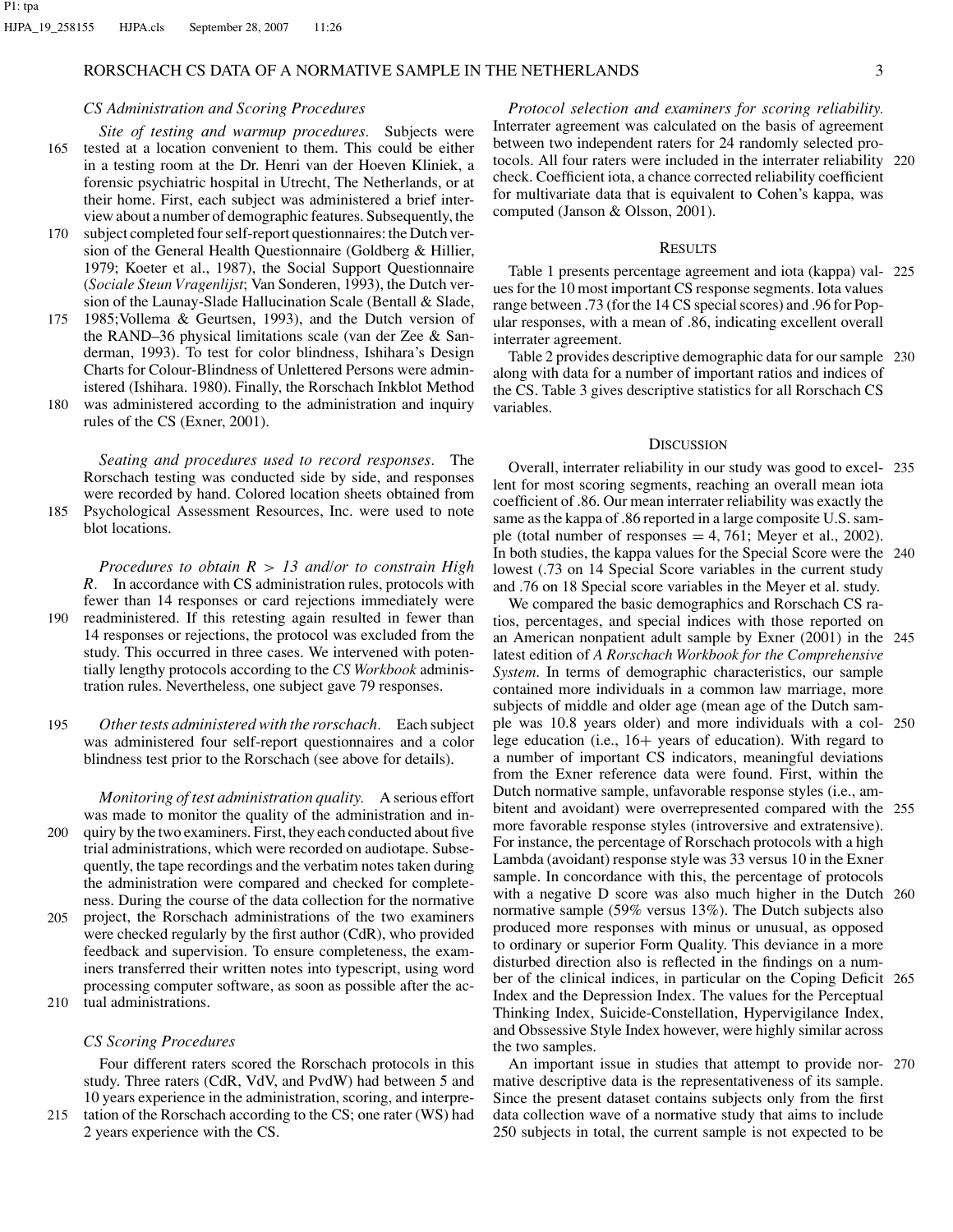#### 4 DE RUITER, SMID, AND VAN DER HOEVEN KLINIEK

TABLE 2.—Frequencies for Demographic Variables and Selected Rorschach CS Ratios and Indices for Adults in The Netherlands (*N* = 108)

|                                                                 |       | Demography Variables                        |                         |                  |        |
|-----------------------------------------------------------------|-------|---------------------------------------------|-------------------------|------------------|--------|
| <b>Marital Status</b>                                           |       | Age                                         |                         | Race             |        |
| Single $\ldots \ldots \ldots \ldots \ldots 38$                  | 35%   |                                             | 7%                      | White 77         | 71%    |
|                                                                 | 18%   |                                             | 24%                     | Black 7          | 7%     |
| Married 39                                                      | 36%   |                                             | 34%                     | Hispanic 0       | $0\%$  |
| Separated $\dots\dots\dots\dots\dots\dots$                      | $0\%$ |                                             | 19%                     | Asian $\dots$ 5  | 5%     |
|                                                                 | 7%    |                                             | 7%                      | Other $\ldots$ 0 | $0\%$  |
| Widowed 4                                                       | 4%    |                                             | 8%                      | Unlisted 19      | 18%    |
|                                                                 |       | Education                                   |                         |                  |        |
| Sex                                                             |       | Under $12$ 8                                | 7%                      |                  |        |
| Male $\dots\dots\dots\dots\dots\dots34$                         | 32%   | 12 Years 39                                 | 36%                     |                  |        |
|                                                                 | 69%   | $13-15$ Yrs 21                              | 19%                     |                  |        |
|                                                                 |       | $16 + Yrs$ 38                               | 35%                     |                  |        |
|                                                                 |       | Ratio's, Percentages, and Special Indices   |                         |                  |        |
|                                                                 |       |                                             |                         |                  |        |
| <b>Styles</b>                                                   | 20%   |                                             | Form Quality Deviations |                  |        |
| Introversive $\dots\dots\dots\dots 22$                          |       | $XA\% > .89$                                | 23                      | 21%              |        |
| Pervasive Introversive 22                                       | 20%   | $XA\% < .70$                                | 13                      | 12%              |        |
| Ambitent $\dots\dots\dots\dots\dots8$                           | 35%   | $WDA\% < .85$                               | 50                      | 46%              |        |
| Extratensive $\dots\dots\dots\dots 12$                          | 11%   | $WDA\% < .75$                               | 15                      | 14%              |        |
| Pervasive Extratensive 11                                       | 10%   | $X + \% < .55$                              | 65                      | 60%              |        |
| Avoidant $\dots\dots\dots\dots\dots36$                          | 33%   | $Xu\% > .20$                                | 84                      | 78%              |        |
|                                                                 |       | $X - \% > .20$                              | 35                      | 32%              |        |
| D Scores                                                        |       |                                             | $X-\% > .307$           | 7%               |        |
|                                                                 | 7%    |                                             |                         |                  |        |
| D Score = $0$ 36                                                | 33%   | FC:CF+C RATIO                               |                         |                  |        |
|                                                                 | 59%   | $FC > (CF + C) + 2$                         | 5                       | 5%               |        |
| D Score $\lt$ -1 40                                             | 37%   | $FC > (CF + C) + 1$                         | 12                      | 11%              |        |
|                                                                 |       | $(CF + C) > FC + 1$                         | 10                      | 9%               |        |
| Adj D Score $> 0$ 12                                            | 11%   | $(CF + C) > FC + 2$                         | 13                      | 12%              |        |
| Adj D Score = $0$ 55                                            | 51%   |                                             |                         |                  |        |
| Adj D Score $< 0$ 41                                            | 38%   |                                             |                         |                  |        |
| Adj D Score $\lt$ -1 22                                         | 20%   | S-Constel Positive 2                        | $2\%$                   |                  |        |
|                                                                 |       | HVI Positive $\ldots \ldots \ldots 8$       | 7%                      |                  |        |
| $Zd > +3.0$ (Overincorp)17                                      | 16%   |                                             | 2%                      |                  |        |
| $Zd < -3.0$ (Underincorp) 31                                    | 29%   |                                             |                         |                  |        |
| $PTI = 5 \dots \dots \dots \dots \dots \dots \dots \dots \dots$ | $0\%$ | $DEPI = 7 \ldots \ldots \ldots 2$           | 2%                      | $CDI = 5$        | 15 14% |
| $PTI = 4 \dots \dots \dots \dots \dots \dots \dots \dots \dots$ | $0\%$ | $DEPI = 6 \dots \dots \dots \dots \dots 10$ | 9%                      | $CDI = 4$        | 28 26% |
| $PTI = 3 \dots \dots \dots \dots \dots \dots 3$                 | 3%    | $DEPI = 5 \dots 24$                         | 22%                     |                  |        |
|                                                                 |       | Miscellaneous Variables                     |                         |                  |        |
|                                                                 | 15%   | $(2AB + Art + Ay) > 516$                    | 15%                     |                  |        |
|                                                                 | 4%    | Populars $< 4$ 8                            | 7%                      |                  |        |
| $DQv > 2$ 14                                                    | 13%   | Populars $> 7 \ldots \ldots \ldots 18$      | 17%                     |                  |        |
|                                                                 | 45%   | $COP = 0$ 39                                | 36%                     |                  |        |
| Sum $T = 0$ 57                                                  | 53%   | $COP > 2$ 18                                | 17%                     |                  |        |
| $Sum T > 1$ 15                                                  | 14%   |                                             | 66%                     |                  |        |
| $3r + (2)/R < .33$ 40                                           | 37%   | $AG > 2$ 1                                  | $1\%$                   |                  |        |
| $3r + (2)/R > .44$ 31                                           | 29%   | $MOR > 2$ 8                                 | 7%                      |                  |        |
|                                                                 | 21%   | Level2 $SpSc > 0$ 12                        | 11%                     |                  |        |
| Pure $C > 0$ 46                                                 | 43%   | $GHR > PHR$ 59                              | 55%                     |                  |        |
|                                                                 | 16%   | Pure $H < 2$ 42                             | 39%                     |                  |        |
| Pure $C > 1$ 17                                                 |       |                                             |                         |                  |        |
|                                                                 | 15%   | Pure $H = 0$ 10                             | 9%                      |                  |        |
|                                                                 | 37%   | $p > a + 1$ 31                              | 29%                     |                  |        |
| $(FM + m) <$ Sum Shading 45                                     | 42%   | $Mp > Ma$ 46                                | 43%                     |                  |        |
|                                                                 |       |                                             |                         |                  |        |

- 275 completely representative (the second data collection phase has started in the spring of 2005). In the current sample, females were overrepresented, and our subjects were wealthier and better educated that the general Dutch population.
- In terms of mental health problems, our sample seemed to 280 compare reasonably well with findings from a large representative psychiatric epidemiological study in The Netherlands  $(N = 7, 076;$  Bijl, 1998). In the latter study, 23% of the subjects fulfilled diagnostic criteria for a mental disorder during the past year; 20% had an affective or anxiety disorder. We found that
- 285 20% of our sample had received some type of mental health treatment during the past year. The current study thus should be

considered as a normative study, in contrast to studies in which subjects receiving mental health services at the time of testing were excluded (Exner, 2001; Shaffer, Erdberg, & Haroian, 2007/this issue). One could argue that the latter study samples 290 are in a way nonnormative, because they exclude persons from the general population who are suffering from (minor) mental disorders, or who have done so in the past. When comparing our values for Rorschach variables and ratios that are related to the presence of psychopathology, such as the PTI, DEPI, CDI, 295 and Suicide-Constellation, with those found in other nonpatient (nonnormative) studies, however, we do not find great differences. For example, Shaffer et al. reported a somewhat higher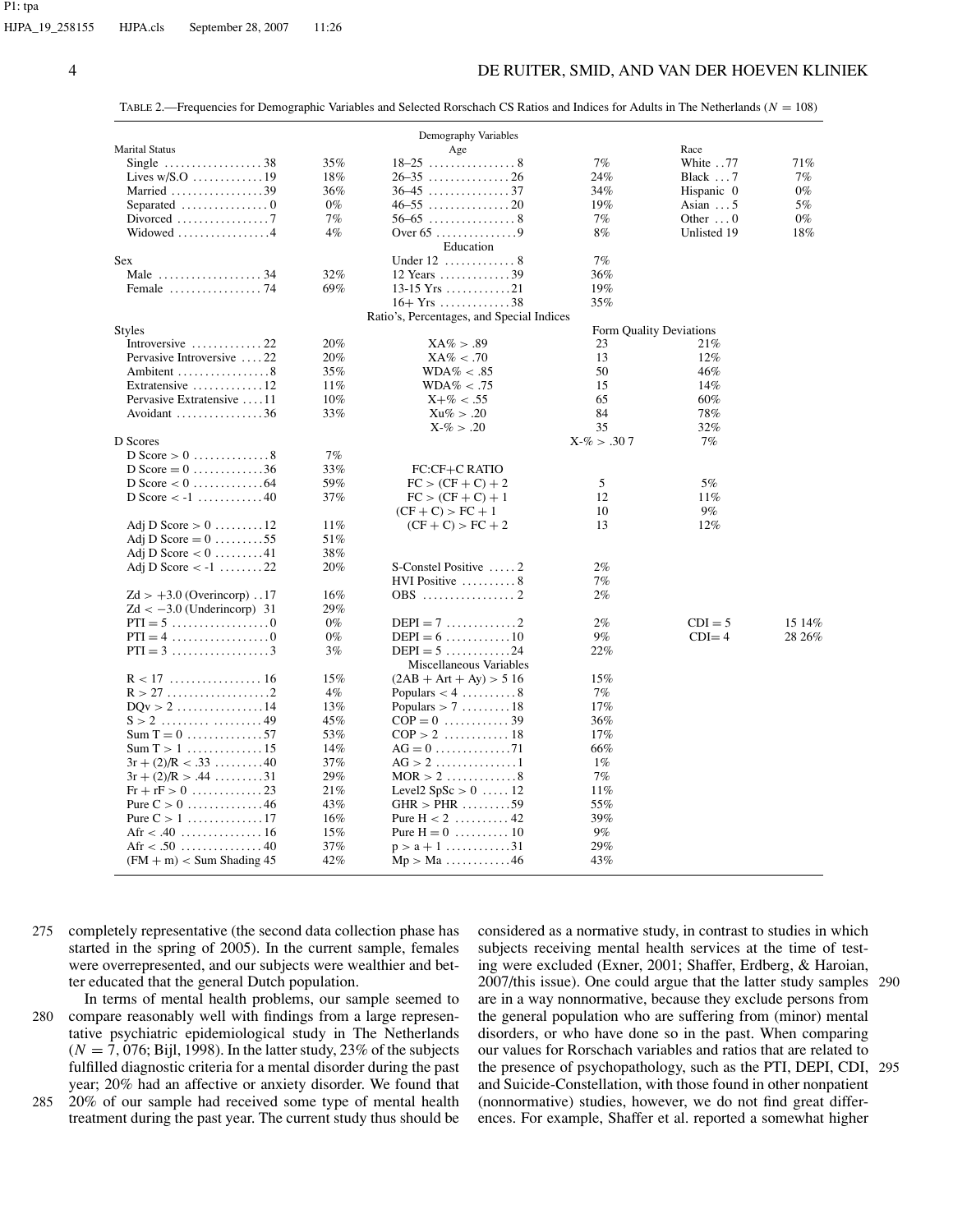## RORSCHACH CS DATA OF A NORMATIVE SAMPLE IN THE NETHERLANDS 5

| TABLE 3.—Descriptive statistics on Rorschach CS variables for adults in The Netherlands ( $N = 108$ ) |  |
|-------------------------------------------------------------------------------------------------------|--|
|-------------------------------------------------------------------------------------------------------|--|

| Variable             | Mean         | SD           | Min          | Max            | Freq           | Median       | Mode         | Skew         | Kurtosis      |
|----------------------|--------------|--------------|--------------|----------------|----------------|--------------|--------------|--------------|---------------|
| Age                  | 42.51        | 14.35        | 19.00        | 90.00          | 108            | 40.50        | 37.00        | 0.88         | 0.79          |
| <b>Yrs Education</b> | 13.90        | 2.88         | $8.00\,$     | 18.00          | 106            | 13.00        | 12.00        | $-0.14$      | $-0.78$       |
| R                    | 24.09        | 10.53        | 14.00        | 79.00          | 108            | 22.00        | 17.00        | 2.98         | 11.41         |
| W                    | 7.96         | 3.91         | 1.00         | 20.00          | 108            | 8.00         | 9.00         | 0.80         | 0.79          |
| D                    | 12.47        | 7.12         | 2.00         | 48.00          | 108            | 11.00        | 11.00        | 2.29         | 7.84          |
| Dd<br>S              | 3.66<br>2.64 | 4.36<br>2.35 | 0.00<br>0.00 | 24.00<br>15.00 | 93<br>96       | 2.00<br>2.00 | 1.00<br>1.00 | 2.86<br>2.14 | 10.05<br>7.53 |
| $DQ+$                | 5.82         | 3.23         | 0.00         | 16.00          | 105            | 5.00         | 5.00         | 0.74         | 0.52          |
| <b>DQo</b>           | 17.15        | 9.64         | 6.00         | 69.00          | 108            | 16.00        | 16.00        | 2.89         | 11.18         |
| <b>DQv</b>           | 0.92         | 1.15         | 0.00         | 6.00           | 57             | 1.00         | 0.00         | 1.62         | 3.47          |
| $DQv/+$              | 0.20         | 0.45         | 0.00         | 2.00           | 20             | 0.00         | 0.00         | 2.11         | 3.81          |
| $FQx +$              | 0.55         | 1.01         | 0.00         | 5.00           | 34             | 0.00         | 0.00         | 2.19         | 4.71          |
| FQxo                 | 11.31        | 3.93         | 3.00         | 26.00          | 108            | 11.00        | 11.00        | 0.95         | 2.24          |
| FQxu                 | 7.32         | 5.01         | 1.00         | 32.00          | 108            | 6.00         | 5.00         | 2.61         | 9.75          |
| FQ <sub>x</sub> -    | 4.26         | 3.84         | 0.00         | 23.00          | 103            | 3.00         | 1.00         | 2.28         | 7.17          |
| FQxNone              | 0.66         | 0.93         | 0.00         | 4.00           | 44             | 0.00         | 0.00         | 1.31         | 1.02          |
| $MQ+$                | 0.25         | 0.60         | 0.00         | 3.00           | 19             | 0.00         | 0.00         | 2.52         | 6.01          |
| MQo                  | 1.89         | 1.58         | 0.00         | 7.00           | 88             | 2.00         | 1.00         | 0.97         | 0.61          |
| MQu                  | 0.76         | 0.91         | 0.00         | 4.00           | 55             | 1.00         | 0.00         | 1.11         | 0.84          |
| MQ-                  | 0.44         | 0.77         | 0.00         | 3.00           | 34             | 0.00         | 0.00         | 1.85         | 2.99          |
| MQNone               | 0.11         | 0.34         | 0.00         | 2.00           | 11             | 0.00         | 0.00         | 3.19         | 10.31         |
| SQual-               | 0.79         | 1.05         | 0.00         | 5.00           | 52             | 0.00         | 0.00         | 1.57         | 2.58          |
| М                    | 3.45         | 2.44         | 0.00         | 11.00          | 101            | 3.00         | 3.00         | 1.05         | 1.19          |
| FM                   | 3.36         | 2.40         | 0.00         | 10.00          | 100            | 3.00         | 2.00         | 0.98         | 0.77          |
| m                    | 1.98         | 1.55         | 0.00         | 6.00           | 90             | 2.00         | 1.00         | 0.71         | $-0.08$       |
| FC                   | 1.65         | 1.38         | 0.00         | 5.00           | 82             | 1.50         | 1.00         | 0.66         | $-0.16$       |
| CF                   | 1.24         | 1.22         | 0.00         | 6.00           | 74             | 1.00         | 1.00         | 1.12         | 1.33          |
| С                    | 0.63         | 0.86         | 0.00         | 3.00           | 46             | 0.00         | 0.00         | 1.25         | 0.71          |
| Cn                   | 0.01         | 0.09         | 0.00         | 1.00           | $\mathbf{1}$   | 0.00         | 0.00         | 10.39        | 108.00        |
| Sum Color            | 3.53         | 2.25         | 0.00         | 11.00          | 102            | 3.00         | 2.00         | 0.67         | 0.26          |
| WSum C               | 3.01         | 2.12         | 0.00         | 11.50          | 102            | 2.50         | 2.00         | 1.05         | 1.67          |
| FC'                  | 1.54         | 1.53         | 0.00         | 9.00           | 79             | 1.00         | 1.00         | 1.60         | 4.54          |
| C'F                  | 0.19         | 0.44         | 0.00         | 2.00           | 19             | 0.00         | 0.00         | 2.22         | 4.37          |
| $\mathbf{C}^*$       | 0.13<br>0.51 | 0.34         | 0.00         | 1.00           | 14             | 0.00         | 0.00         | 2.25<br>2.44 | 3.13          |
| FT<br>TF             | 0.13         | 0.85<br>0.41 | 0.00<br>0.00 | 5.00<br>2.00   | 40<br>11       | 0.00<br>0.00 | 0.00<br>0.00 | 3.38         | 8.46<br>11.20 |
| T                    | 0.02         | 0.14         | 0.00         | 1.00           | $\overline{2}$ | 0.00         | 0.00         | 7.28         | 51.93         |
| <b>FV</b>            | 0.54         | 0.91         | 0.00         | 5.00           | 39             | 0.00         | 0.00         | 2.26         | 6.40          |
| VF                   | 0.16         | 0.39         | 0.00         | 2.00           | 16             | 0.00         | 0.00         | 2.39         | 5.13          |
| V                    | 0.09         | 0.29         | 0.00         | 1.00           | 10             | 0.00         | 0.00         | 2.87         | 6.34          |
| <b>FY</b>            | 1.49         | 1.86         | 0.00         | 13.00          | 76             | 1.00         | 1.00         | 2.89         | 13.24         |
| YF                   | 0.16         | 0.43         | 0.00         | 2.00           | 14             | 0.00         | 0.00         | 2.89         | 8.04          |
| Y                    | 0.09         | 0.40         | 0.00         | 3.00           | $\tau$         | 0.00         | 0.00         | 5.28         | 31.43         |
| Fr                   | 0.20         | 0.57         | 0.00         | 4.00           | 16             | 0.00         | 0.00         | 3.87         | 18.99         |
| rF                   | 0.13         | 0.45         | 0.00         | 3.00           | 10             | 0.00         | 0.00         | 4.17         | 19.29         |
| Sum C'               | 1.86         | 1.64         | 0.00         | 9.00           | 88             | 1.00         | 1.00         | 1.39         | 2.98          |
| Sum T                | 0.67         | 0.90         | 0.00         | 5.00           | 51             | 0.00         | 0.00         | 1.90         | 5.41          |
| Sum V                | 0.79         | 1.10         | 0.00         | 7.00           | 52             | 0.00         | 0.00         | 2.31         | 8.74          |
| Sum Y                | 1.72         | 2.04         | 0.00         | 14.00          | 79             | 1.00         | 1.00         | 2.74         | 12.04         |
| Sum Shading          | 5.04         | 3.75         | 0.00         | 25.00          | 105            | 4.00         | 4.00         | 2.02         | 7.40          |
| $Fr + rF$            | 0.33         | 0.79         | 0.00         | 5.00           | 23             | 0.00         | 0.00         | 3.22         | 12.97         |
| FD                   | 0.86         | 1.05         | 0.00         | 5.00           | 57             | 1.00         | 0.00         | 1.36         | 1.78          |
| F                    | 10.37        | 7.80         | 0.00         | 55.00          | 107            | 9.00         | 11.00        | 3.44         | 16.38         |
| (2)                  | 8.02         | 3.96         | 1.00         | 22.00          | 108            | 7.50         | 5.00         | 0.90         | 1.62          |
| $3r + (2)/R$         | 0.39         | 0.17         | 0.04         | 1.21           | 108            | 0.38         | 0.25         | 1.20         | 4.39          |
| Lambda               | 0.89         | 0.78         | 0.00         | 5.50           | 108            | 0.66         | 1.00         | 3.10         | 13.60         |
| PureF%               | 0.41         | 0.16         | 0.00         | 0.85           | 109            | 0.39         | 0.35         | 0.25         | $-0.00$       |
| $FM + m$             | 5.34         | 3.10         | 0.00         | 14.00          | 104            | 5.00         | 5.00         | 0.60         | $-0.20$       |
| EA                   | 6.46         | 3.82         | 1.00         | 22.50          | 108            | 6.00         | 5.00         | 1.15         | 2.28          |
| es                   | 10.38        | 5.66         | 1.00         | 34.00          | 108            | 10.00        | 9.00         | 1.15         | 2.47          |
| D Score              | $-1.26$      | 1.70         | $-6.00$      | 2.00           | 108            | $-1.00$      | 0.00         | $-0.84$      | 0.77          |
| AdjD                 | $-0.56$      | 1.30         | $-6.00$      | 3.00           | 108            | 0.00         | 0.00         | $-0.87$      | 2.52          |
| a (active)           | 4.50         | 3.13         | 0.00         | 15.00          | 102            | 4.00         | 3.00         | 0.82         | 0.48          |
| p (passive)          | 4.35         | 2.63         | 0.00         | 15.00          | 105            | 4.00         | 4.00         | 1.20         | 2.23          |
| Ma                   | 1.81         | 1.72         | 0.00         | 8.00           | 79             | 1.50         | 0.00         | 1.13         | 1.34          |
| Mp                   | 1.67         | 1.47         | 0.00         | 7.00           | 85             | 1.00         | 1.00         | 1.15         | 1.49          |
| Intellect            | 2.84         | 2.65         | 0.00         | 13.00          | 88             | 2.00         | 1.00         | 1.30         | 1.91          |
| Zf<br>Zd             | 11.82        | 4.50         | 3.00         | 26.00          | 108            | 11.00        | 9.00         | 1.02         | 1.20          |
|                      | $-0.84$      | 4.48         | $-15.50$     | 16.00          | 108            | $-0.50$      | $-2.00$      | 0.02         | 1.81          |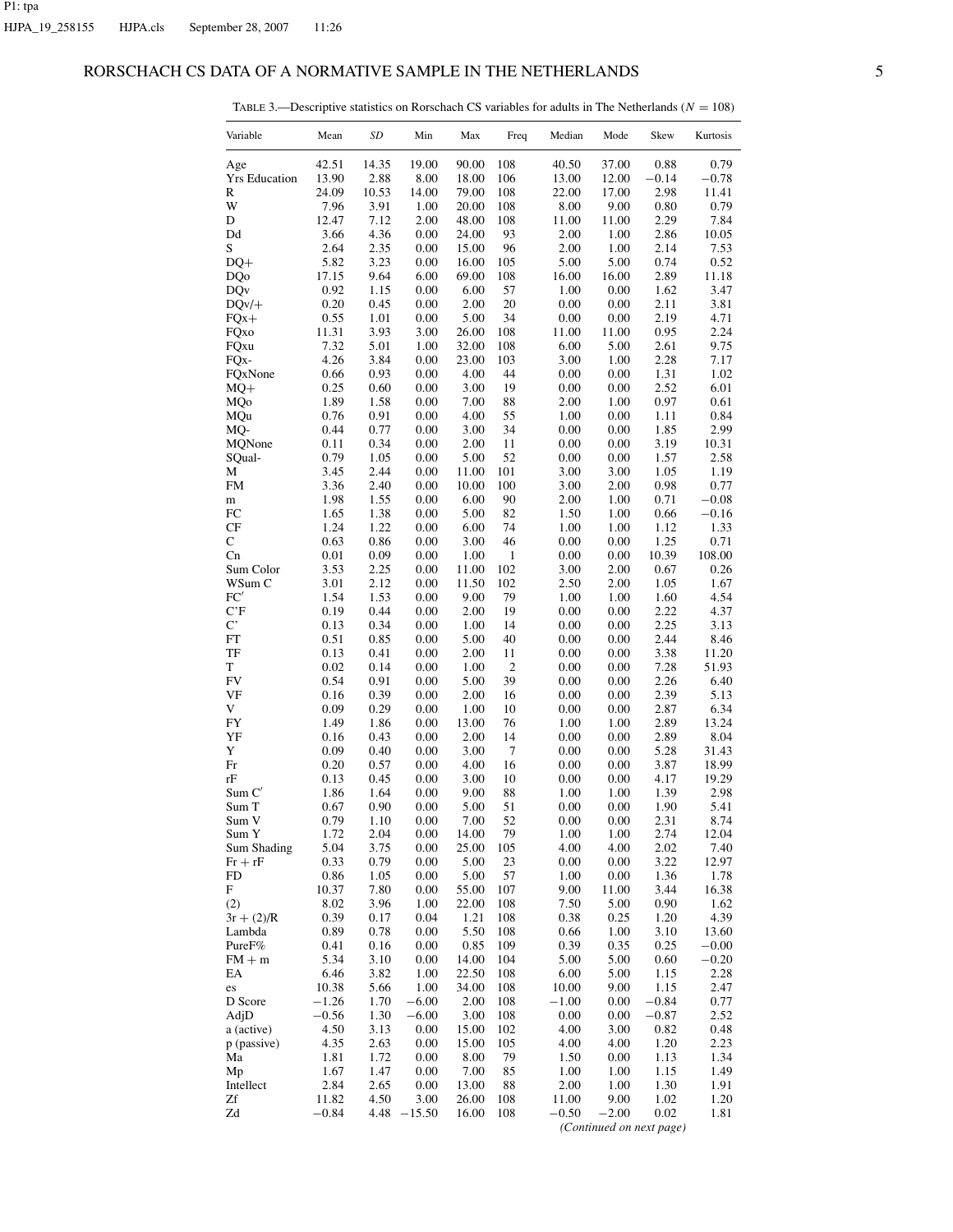# 6 DE RUITER, SMID, AND VAN DER HOEVEN KLINIEK

TABLE 3.—Descriptive statistics on Rorschach CS variables for adults in The Netherlands (*N* = 108) *(Continued)*

| Variable                     | Mean         | SD           | Min          | Max           | Freq       | Median       | Mode         | Skew            | Kurtosis        |
|------------------------------|--------------|--------------|--------------|---------------|------------|--------------|--------------|-----------------|-----------------|
| <b>Blends</b>                | 3.94         | 2.89         | 0.00         | 14.00         | 69         | 4.00         | 4.00         | 0.81            | 0.77            |
| Blends/R                     | 0.17         | 0.12         | 0.00         | 0.67          | 96         | 0.16         | 0.00         | 0.89            | 1.68            |
| Col-Shd Blends               | 0.57         | 1.09         | 0.00         | 5.00          | 34         | 0.00         | 0.00         | 2.34            | 5.52            |
| Afr                          | 0.59<br>6.04 | 0.21<br>1.77 | 0.27         | 1.40          | 108<br>107 | 0.55         | 0.43<br>7.00 | 0.83<br>$-0.40$ | 0.89            |
| Populars<br>XA%              | 0.81         | 0.10         | 0.00<br>0.52 | 10.00<br>1.00 | 108        | 6.00<br>0.80 | 0.94         | $-0.33$         | 0.61<br>$-0.21$ |
| WDA%                         | 0.84         | 0.09         | 0.57         | 1.00          | 108        | 0.85         | 0.93         | $-0.50$         | 0.07            |
| $X + \%$                     | 0.52         | 0.14         | 0.20         | 0.88          | 108        | 0.51         | 0.50         | 0.22            | $-0.20$         |
| X-%                          | 0.16         | 0.09         | 0.00         | 0.37          | 103        | 0.15         | 0.00         | 0.25            | $-0.73$         |
| Xu%                          | 0.29         | 0.11         | 0.06         | 0.55          | 108        | 0.29         | 0.33         | 0.31            | $-0.41$         |
| Isolate/R                    | 0.16         | 0.11         | 0.00         | 0.44          | 98         | 0.15         | 0.00         | 0.49            | $-0.25$         |
| Н                            | 2.04         | 1.37         | 0.00         | 7.00          | 98         | 2.00         | 2.00         | 0.92            | 1.18            |
| (H)                          | 1.40         | 1.27         | 0.00         | 5.00          | 77<br>79   | 1.00         | 1.00         | 0.75            | $-0.07$<br>4.44 |
| Hd<br>(Hd)                   | 1.67<br>0.52 | 1.78<br>0.93 | 0.00<br>0.00 | 10.00<br>5.00 | 34         | 1.00<br>0.00 | 1.00<br>0.00 | 1.77<br>2.24    | 5.89            |
| Hx                           | 0.58         | 0.86         | 0.00         | 3.00          | 41         | 0.00         | 0.00         | 1.29            | 0.63            |
| $H+(H)+Hd+(Hd)$              | 5.62         | 3.31         | 1.00         | 24.00         | 108        | 5.00         | 4.00         | 1.95            | 8.16            |
| $(H)+Hd+(Hd)$                | 3.57         | 2.68         | 0.00         | 19.00         | 102        | 3.00         | 3.00         | 2.23            | 9.61            |
| А                            | 8.59         | 4.67         | 2.00         | 31.00         | 108        | 7.50         | 6.00         | 2.06            | 6.18            |
| (A)                          | 0.57         | 0.81         | 0.00         | 3.00          | 43         | 0.00         | 0.00         | 1.25            | 0.70            |
| Ad                           | 2.56         | 2.59         | 0.00         | 18.00         | 97         | 2.00         | 1.00         | 3.28            | 15.01           |
| (Ad)                         | 0.13         | 0.48         | 0.00         | 3.00          | 9          | 0.00         | 0.00         | 4.11            | 17.71           |
| An                           | 1.17         | 1.56         | 0.00         | 9.00          | 60         | 1.00         | 0.00         | 2.05            | 5.85            |
| Art<br>Ay                    | 1.53<br>0.56 | 1.52<br>0.91 | 0.00<br>0.00 | 6.00<br>5.00  | 74<br>42   | 1.00<br>0.00 | 0.00<br>0.00 | 0.88<br>2.45    | $-0.12$<br>7.58 |
| Bl                           | 0.20         | 0.47         | 0.00         | 2.00          | 19         | 0.00         | 0.00         | 2.28            | 4.65            |
| Bt                           | 1.10         | 1.16         | 0.00         | 6.00          | 66         | 1.00         | 0.00         | 1.15            | 1.90            |
| Сg                           | 2.37         | 2.07         | 0.00         | 11.00         | 94         | 2.00         | 1.00         | 1.39            | 2.40            |
| Cl                           | 0.14         | 0.40         | 0.00         | 2.00          | 13         | 0.00         | 0.00         | 2.98            | 8.81            |
| Ex                           | 0.05         | 0.21         | 0.00         | 1.00          | 5          | 0.00         | 0.00         | 4.38            | 17.50           |
| Fi                           | 0.21         | 0.55         | 0.00         | 3.00          | 17         | 0.00         | 0.00         | 2.87            | 8.55            |
| Food                         | 0.51         | 0.79         | 0.00         | 3.00          | 39         | 0.00         | 0.00         | 1.58            | 1.95            |
| Ge                           | 0.51<br>1.50 | 0.94<br>1.40 | 0.00         | 5.00          | 34         | 0.00         | 0.00         | 2.36<br>2.02    | 6.26<br>7.31    |
| Hh<br>Ls                     | 0.61         | 0.97         | 0.00<br>0.00 | 9.00<br>6.00  | 85<br>44   | 1.00<br>0.00 | 1.00<br>0.00 | 2.52            | 9.09            |
| Na                           | 0.60         | 0.80         | 0.00         | 3.00          | 47         | 0.00         | 0.00         | 1.19            | 0.69            |
| Sc                           | 1.18         | 1.29         | 0.00         | 6.00          | 68         | 1.00         | 0.00         | 1.32            | 1.77            |
| Sx                           | 0.34         | 0.67         | 0.00         | 3.00          | 26         | 0.00         | 0.00         | 1.91            | 2.82            |
| Xy                           | 0.11         | 0.44         | 0.00         | 3.00          | 8          | 0.00         | 0.00         | 4.60            | 22.95           |
| Idio                         | 1.19         | 1.32         | 0.00         | 6.00          | 67         | 1.00         | 0.00         | 1.22            | 1.16            |
| $An+Xy$                      | 1.27         | 1.68         | 0.00         | 9.00          | 62         | 1.00         | 0.00         | 1.92            | 4.48            |
| DV<br>INC1                   | 2.57<br>0.63 | 1.89<br>0.82 | 0.00<br>0.00 | 8.00<br>4.00  | 95<br>50   | 2.00<br>0.00 | 1.00<br>0.00 | 0.62<br>1.41    | $-0.04$<br>2.29 |
| DR1                          | 1.12         | 1.35         | 0.00         | 5.00          | 59         | 1.00         | 0.00         | 1.17            | 0.57            |
| FAB1                         | 0.35         | 0.66         | 0.00         | 3.00          | 29         | 0.00         | 0.00         | 2.06            | 4.22            |
| DV <sub>2</sub>              | 0.05         | 0.25         | 0.00         | 2.00          | 4          | 0.00         | 0.00         | 6.02            | 39.04           |
| INC <sub>2</sub>             | 0.15         | 0.36         | 0.00         | 1.00          | 16         | 0.00         | 0.00         | 2.01            | 2.07            |
| DR <sub>2</sub>              | 0.14         | 0.44         | 0.00         | 3.00          | 12         | 0.00         | 0.00         | 3.97            | 18.78           |
| FAB <sub>2</sub>             | 0.10         | 0.33         | 0.00         | 2.00          | 10         | 0.00         | 0.00         | 3.41            | 12.03           |
| ALOG                         | 0.08         | 0.31         | 0.00         | 2.00          | 8          | 0.00         | 0.00         | 3.97            | 16.78           |
| <b>CONTAM</b><br>Sum 6 Sp Sc | 0.05         | 0.21         | 0.00         | 1.00          | 5          | 0.00         | 0.00         | 4.38            | 17.50           |
| Lvl2 Sp Sc                   | 5.24<br>0.44 | 3.38<br>0.71 | 0.00<br>0.00 | 13.00<br>3.00 | 103<br>34  | 5.00<br>0.00 | 5.00<br>0.00 | 0.42<br>1.49    | $-0.71$<br>1.26 |
| WSum6                        | 11.57        | 9.33         | 0.00         | 40.00         | 103        | 9.00         | 8.00         | 1.01            | 0.60            |
| АB                           | 0.38         | 0.83         | 0.00         | 4.00          | 24         | 0.00         | 0.00         | 2.40            | 5.42            |
| AG                           | 0.45         | 0.73         | 0.00         | 4.00          | 37         | 0.00         | 0.00         | 1.86            | 4.47            |
| <b>COP</b>                   | 1.16         | 1.16         | 0.00         | 4.00          | 69         | 1.00         | 0.00         | 0.78            | $-0.37$         |
| СP                           | 0.03         | 0.17         | 0.00         | 1.00          | 3          | 0.00         | 0.00         | 5.83            | 32.57           |
| GHR                          | 3.66         | 2.08         | 0.00         | 11.00         | 107        | 4.00         | 4.00         | 0.84            | 0.98            |
| PHR                          | 2.79         | 2.23         | 0.00         | 14.00         | 95         | 2.00         | 2.00         | 1.58            | 5.01            |
| MOR<br>PER                   | 0.85<br>1.69 | 1.06<br>1.83 | 0.00<br>0.00 | 5.00<br>11.00 | 60<br>79   | 1.00<br>1.00 | 0.00<br>1.00 | 1.70<br>2.01    | 3.21<br>6.21    |
| PSV                          | 0.26         | 0.72         | 0.00         | 5.00          | 18         | 0.00         | 0.00         | 3.94            | 19.66           |
| PTI Total                    | .53          | .80          | 0.00         | 3.00          | 39         | 0.00         | 0.00         | 1.40            | 1.08            |
| <b>DEPI</b> Total            | 3.90         | 1.35         | 0.00         | 7.00          | 107        | 4.00         | 4.00         | $-0.25$         | 0.15            |
| CDI Total                    | 2.93         | 1.38         | 0.00         | 5.00          | 105        | 3.00         | 4.00         | $-0.19$         | $-0.87$         |
| S-Con Total                  | 4.61         | 1.58         | 1.00         | 9.00          | 108        | 5.00         | 4.00         | 0.10            | $-0.49$         |
| <b>HVI</b> Total             | 2.73         | 1.70         | 0.00         | 7.00          | 104        | 2.00         | 2.00         | 0.68            | $-0.28$         |
| OBS Total (1–5)              | 1.15         | 0.97         | $0.00\,$     | 4.00          | 78         | $1.00\,$     | 1.00         | 0.57            | $-0.32$         |